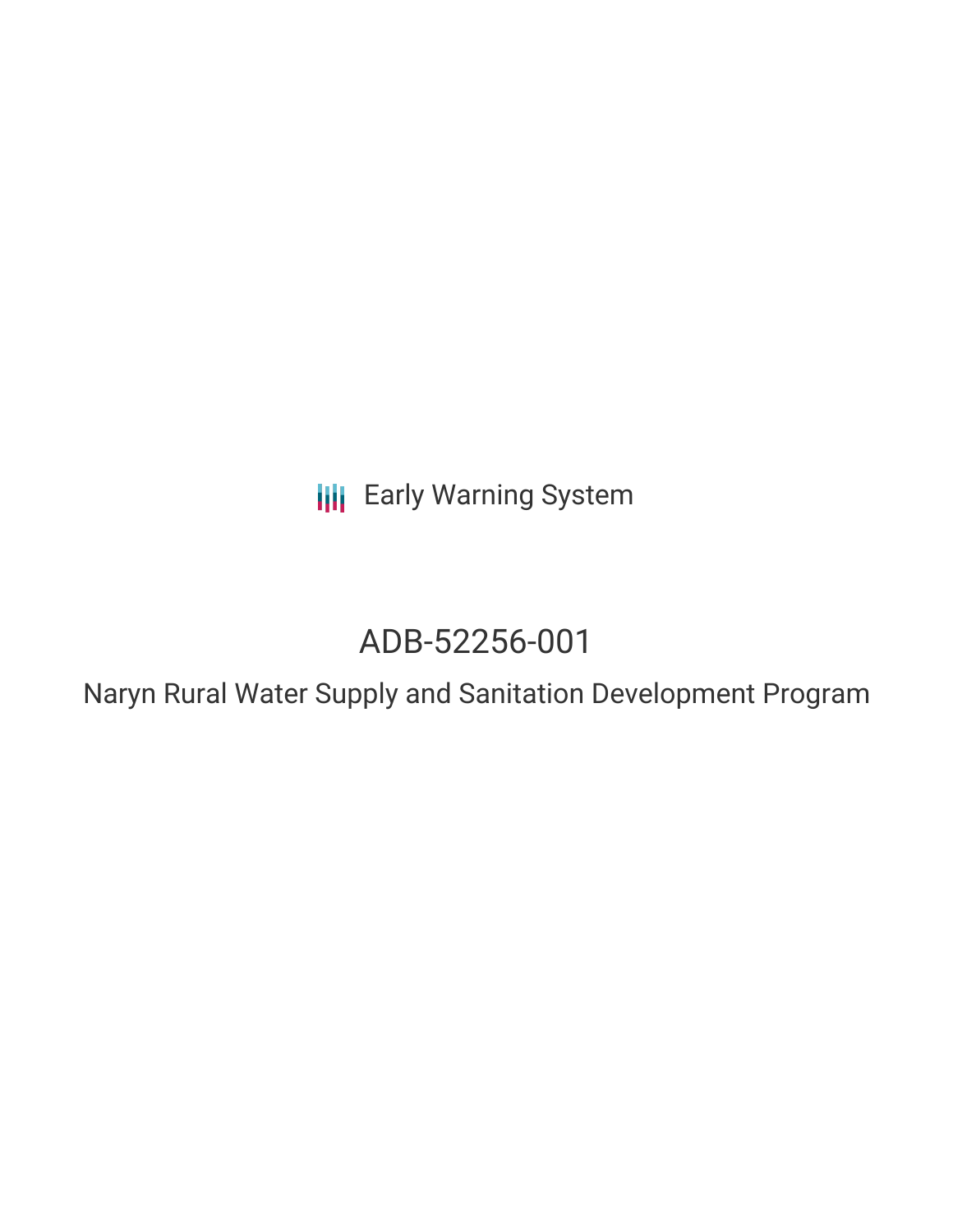

#### **Quick Facts**

| <b>Countries</b>               | Kyrgyzstan                    |
|--------------------------------|-------------------------------|
| <b>Financial Institutions</b>  | Asian Development Bank (ADB)  |
| <b>Status</b>                  | Proposed                      |
| <b>Bank Risk Rating</b>        | B                             |
| <b>Borrower</b>                | Government of Kyrgyz Republic |
| <b>Sectors</b>                 | Agriculture and Forestry      |
| <b>Investment Type(s)</b>      | Grant, Loan                   |
| <b>Investment Amount (USD)</b> | \$21.40 million               |
| <b>Loan Amount (USD)</b>       | \$10.70 million               |
| <b>Grant Amount (USD)</b>      | $$10.70$ million              |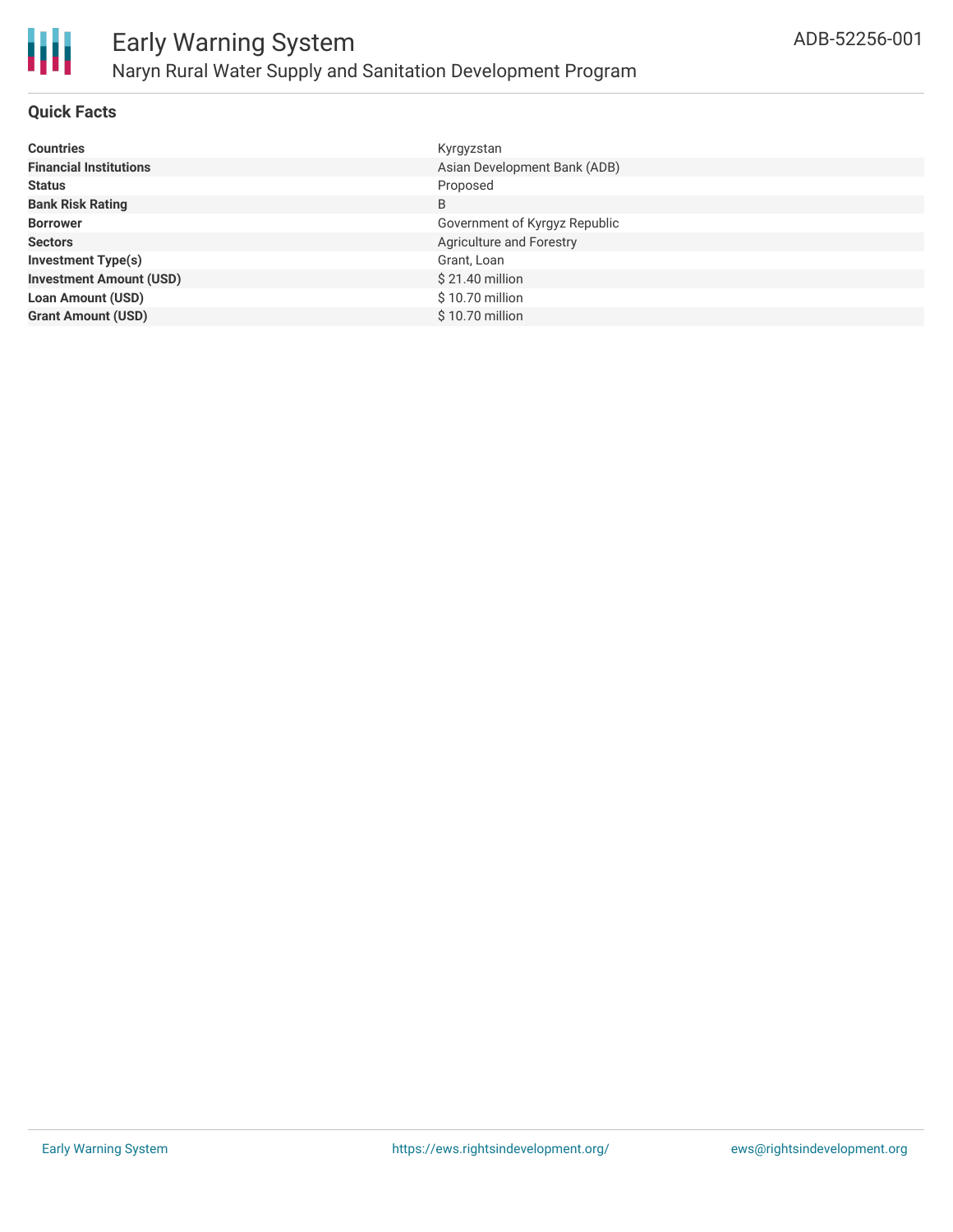

#### **Project Description**

According to ADB website, the ADB program will focus on RWSS provision for 42 villages in Naryn Oblast. The indicative program scope will include: (i) development and rehabilitation of water supply networks and related infrastructure; (ii) piloting of non-networked sanitation solutions; and (iii) establishment of sustainable operational models, including development of local capacity and community-based operational management.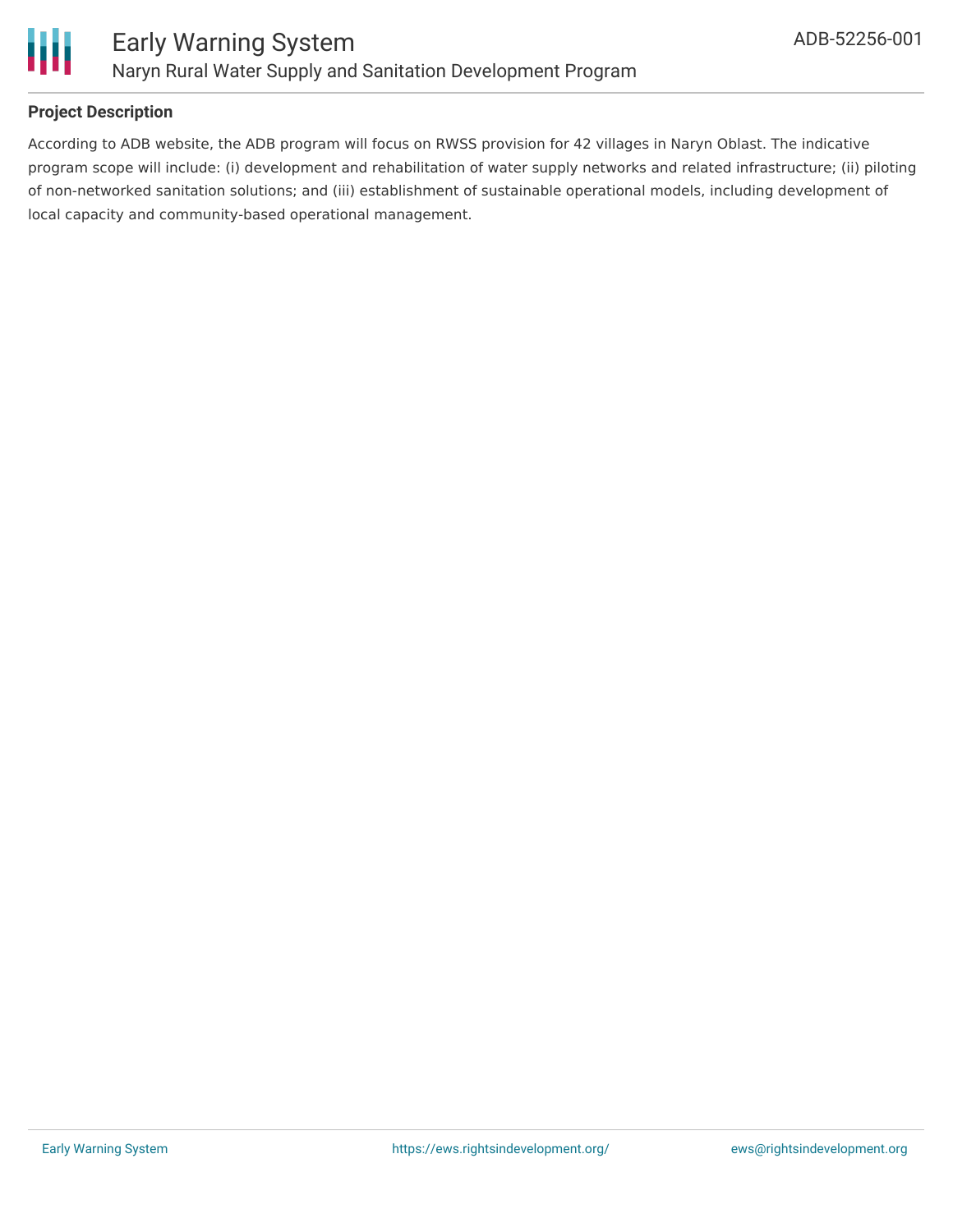

## Early Warning System Naryn Rural Water Supply and Sanitation Development Program

#### **Investment Description**

Asian Development Bank (ADB)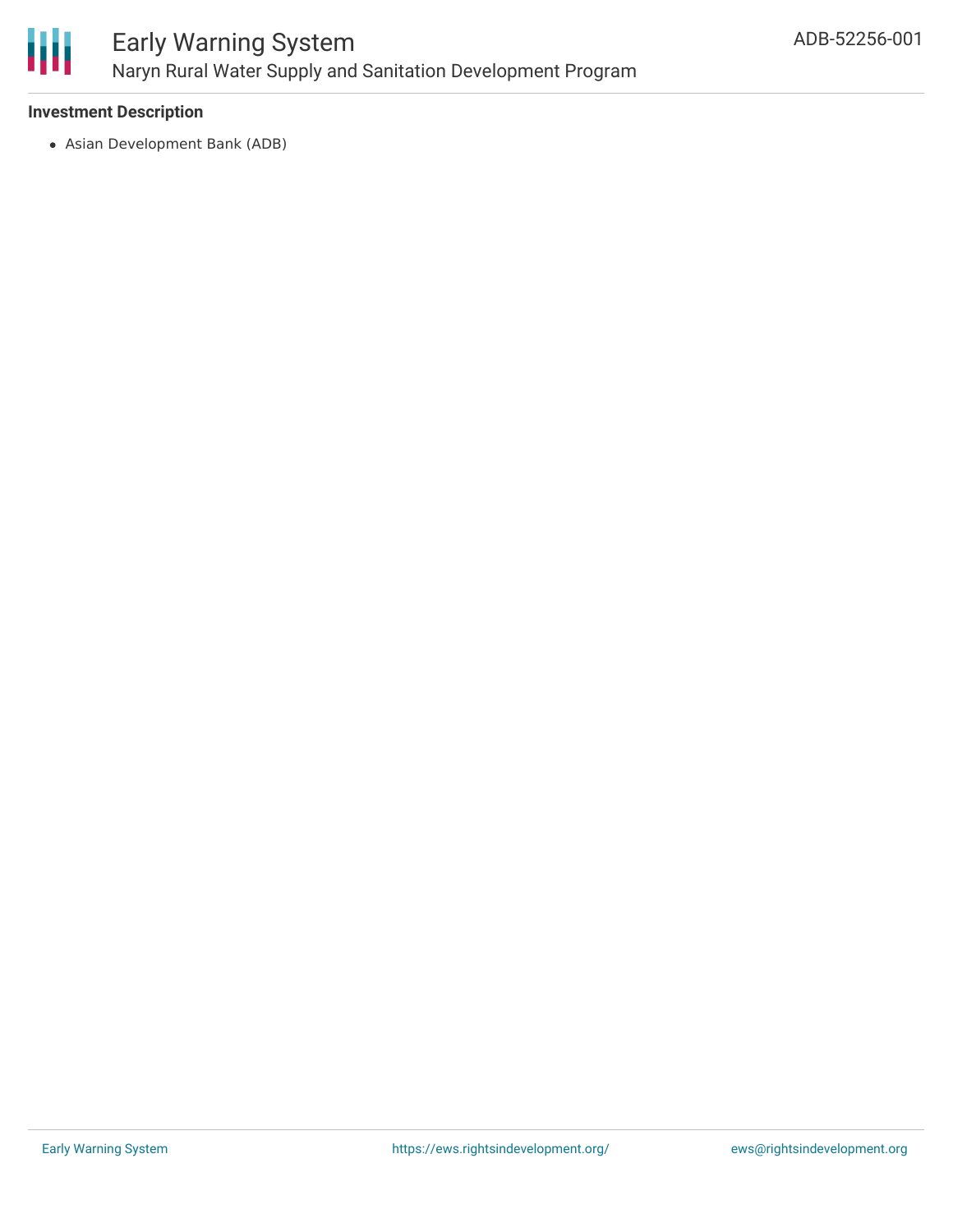

#### **Contact Information**

Executing Agency: Department of Drinking Water Supply and Sewerage Development under the State Agency for Architecture, Construction, Housing & Public Utilities

28,Manas Avenue,Bishkek,Kyrgyz Republic

No contact information provided at the time of disclosure.

#### **ACCOUNTABILITY MECHANISM OF ADB**

The Accountability Mechanism is an independent complaint mechanism and fact-finding body for people who believe they are likely to be, or have been, adversely affected by an Asian Development Bank-financed project. If you submit a complaint to the Accountability Mechanism, they may investigate to assess whether the Asian Development Bank is following its own policies and procedures for preventing harm to people or the environment. You can learn more about the Accountability Mechanism and how to file a complaint at: http://www.adb.org/site/accountability-mechanism/main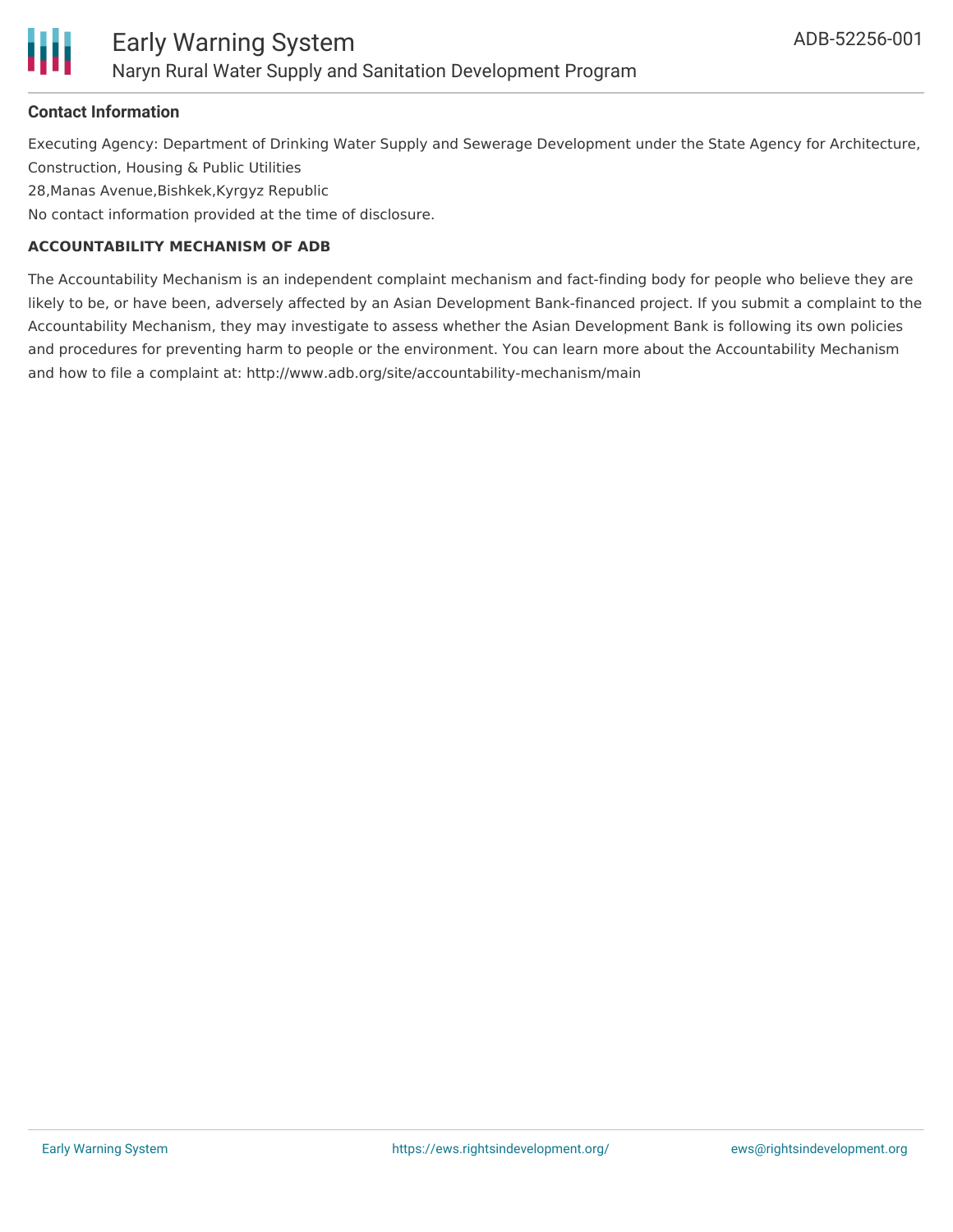

### Early Warning System Naryn Rural Water Supply and Sanitation Development Program

#### **Bank Documents**

• Project [Disclosure](https://ewsdata.rightsindevelopment.org/files/documents/01/ADB-52256-001.pdf) PDF [\[Original](https://www.adb.org/printpdf/projects/52256-001/main) Source]